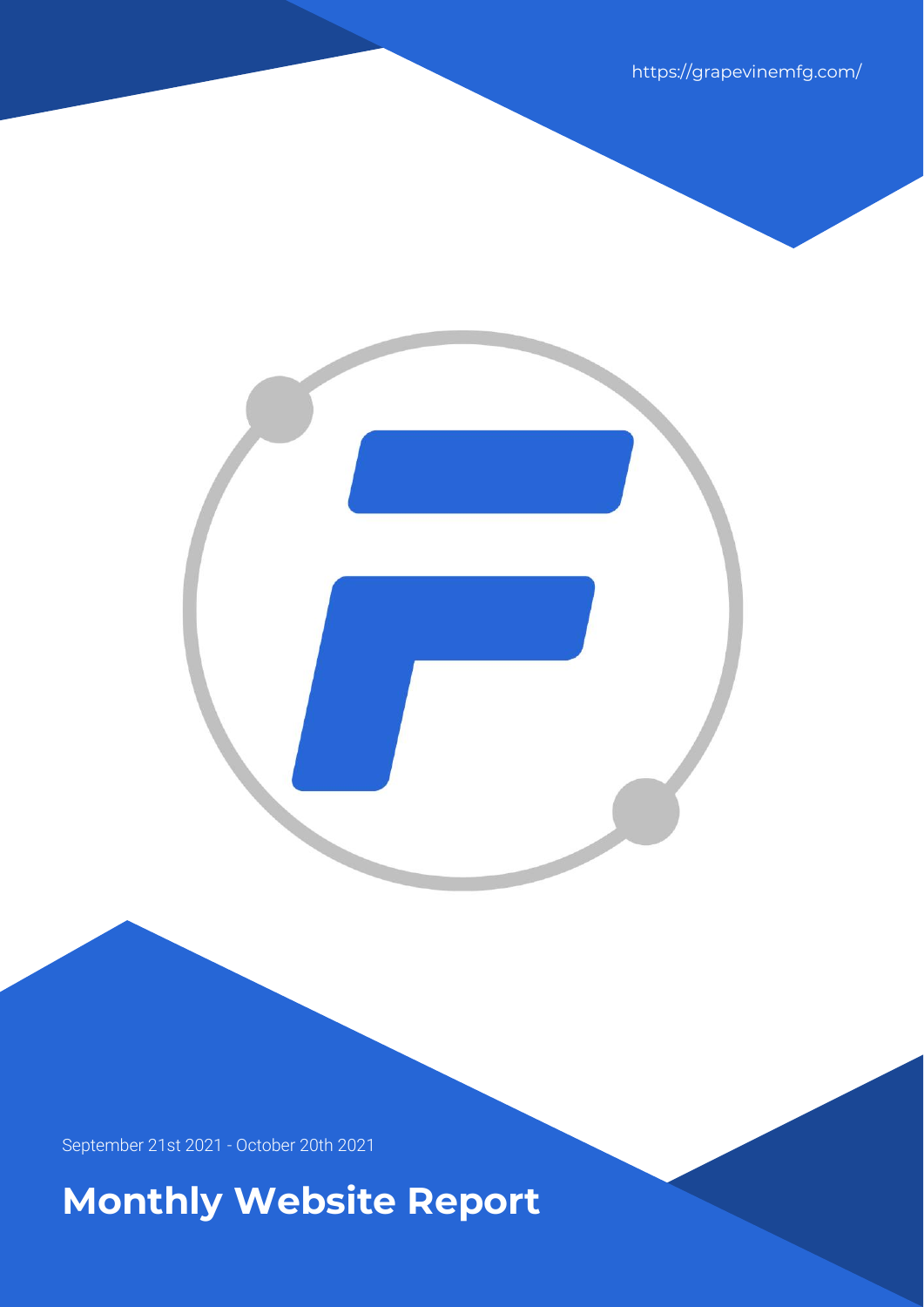

Hello, Frank!

Thank you for trusting us with the ongoing hosting and maintenance of the **Grapevine, Inc** website. In this document, you'll find a summary of your website's health and the updates we've performed over the past 30 days.

As always, please let us know if you have any questions!

Mark J. Szymanski Owner/Founder, FIndIT Tech, LLC 412-532-6362 mszymanski@findittech.com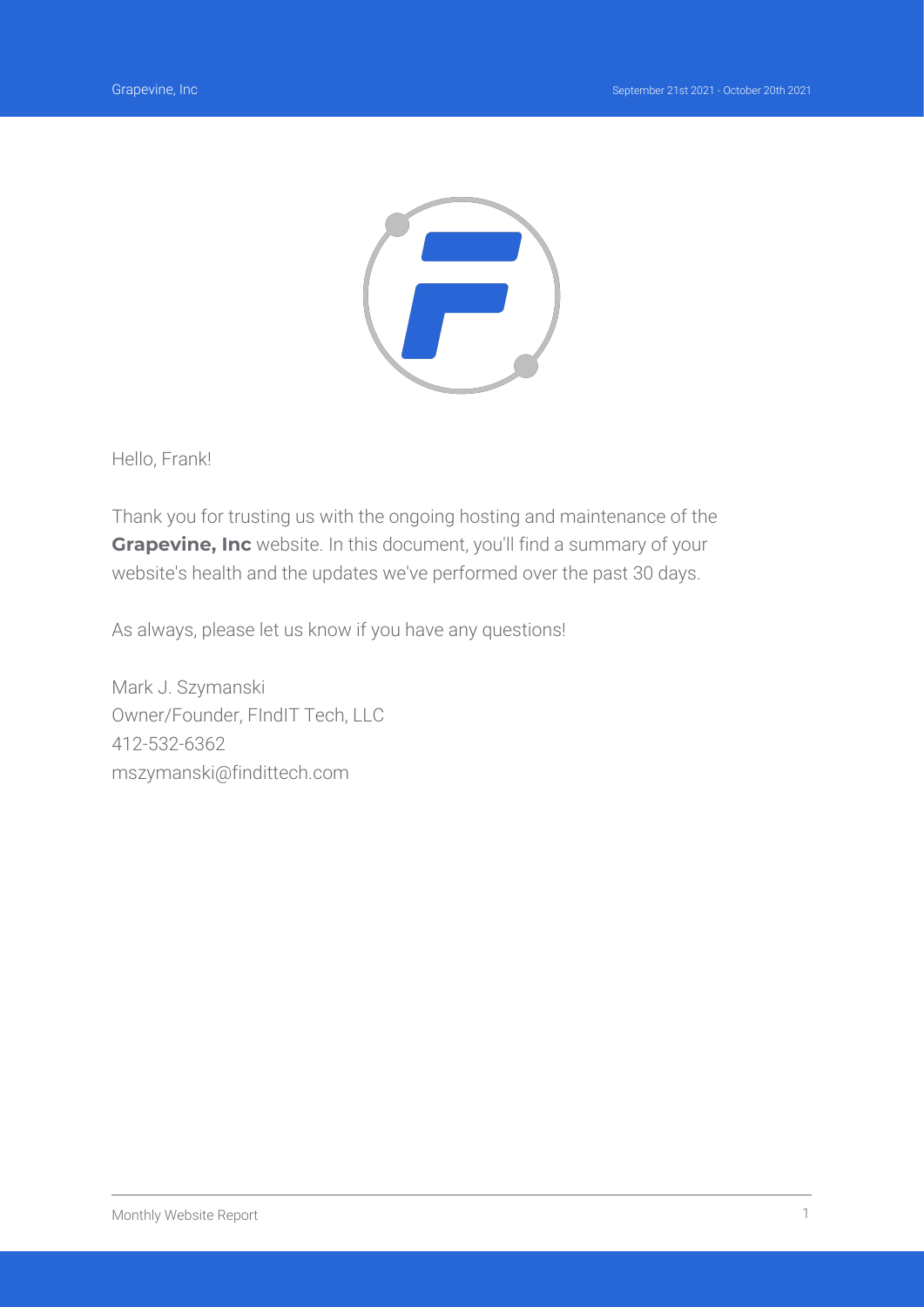# **OVERVIEW**



Website: https://grapevinemfg.com/ IP Address: 45.77.205.133 WordPress Version: 5.8.1



### **BACKUPS**

Backups created: 32; Latest one on: October 21st 2021 6:34



### **SECURITY**

Your website is safe



#### **UPTIME**

Overall uptime: 99.995%



#### **ANALYTICS**

Pageviews: 21; Site sessions: 21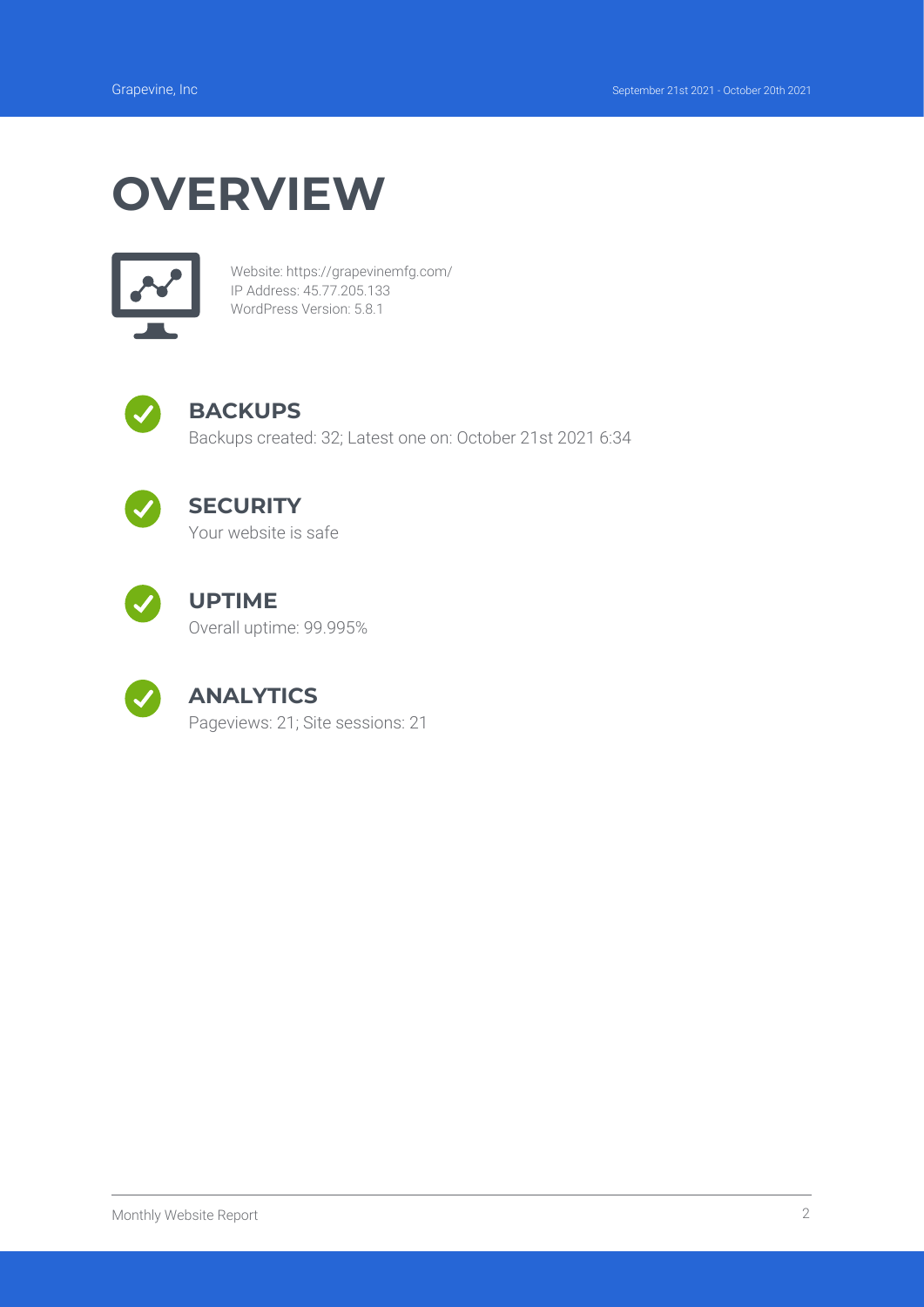



*September 21st 2021 to October 20th 2021*

Backups created: **31** Total backups available: **32**

## LATEST BACKUPS



![](_page_3_Picture_9.jpeg)

Backup size 332.12MB

 $(\bullet\bullet\bullet)$ Published posts  $\bigcap$ 

WordPress version 5.8.1

Approved comments  $\bigcap$ 

![](_page_3_Picture_13.jpeg)

Active Theme Hello Elementor v2.4.1

i

![](_page_3_Picture_15.jpeg)

Active Plugins 24

Monthly Website Report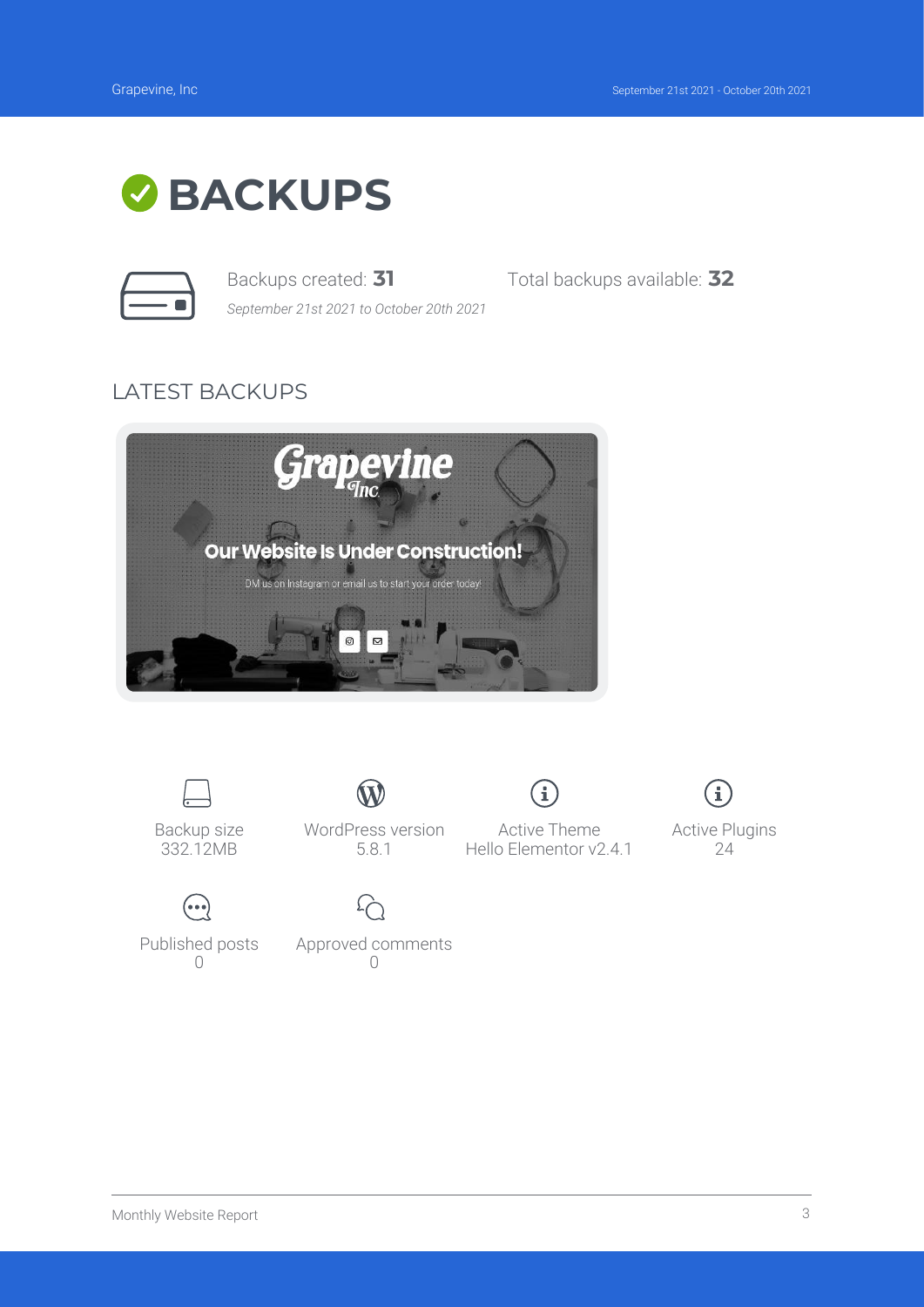# **SECURITY**

![](_page_4_Picture_3.jpeg)

Total security checks: **29** *September 21st 2021 to October 20th 2021*

MOST RECENT SCAN

*October 20th 2021*

Status: Clean

| Malware: Clean | Web Trust: Clean | Vulnerabilities: 0 |  |
|----------------|------------------|--------------------|--|

## SECURITY SCAN HISTORY (1/3)

| Date                    | <b>Malware</b> | <b>Vulnerabilities</b> | <b>Web Trust</b> |
|-------------------------|----------------|------------------------|------------------|
| October 20th 2021 6:01  | Clean          | Clean                  | Clean            |
| October 19th 2021 5:32  | Clean          | Clean                  | Clean            |
| October 18th 2021 9:41  | Clean          | Clean                  | Clean            |
| October 17th 2021 11:37 | Clean          | Clean                  | Clean            |
| October 16th 2021 18:41 | Clean          | Clean                  | Clean            |
| October 15th 2021 0:31  | Clean          | Clean                  | Clean            |
| October 14th 2021 6:35  | Clean          | Clean                  | Clean            |
| October 13th 2021 4:40  | Clean          | Clean                  | Clean            |
| October 12th 2021 2:33  | Clean          | Clean                  | Clean            |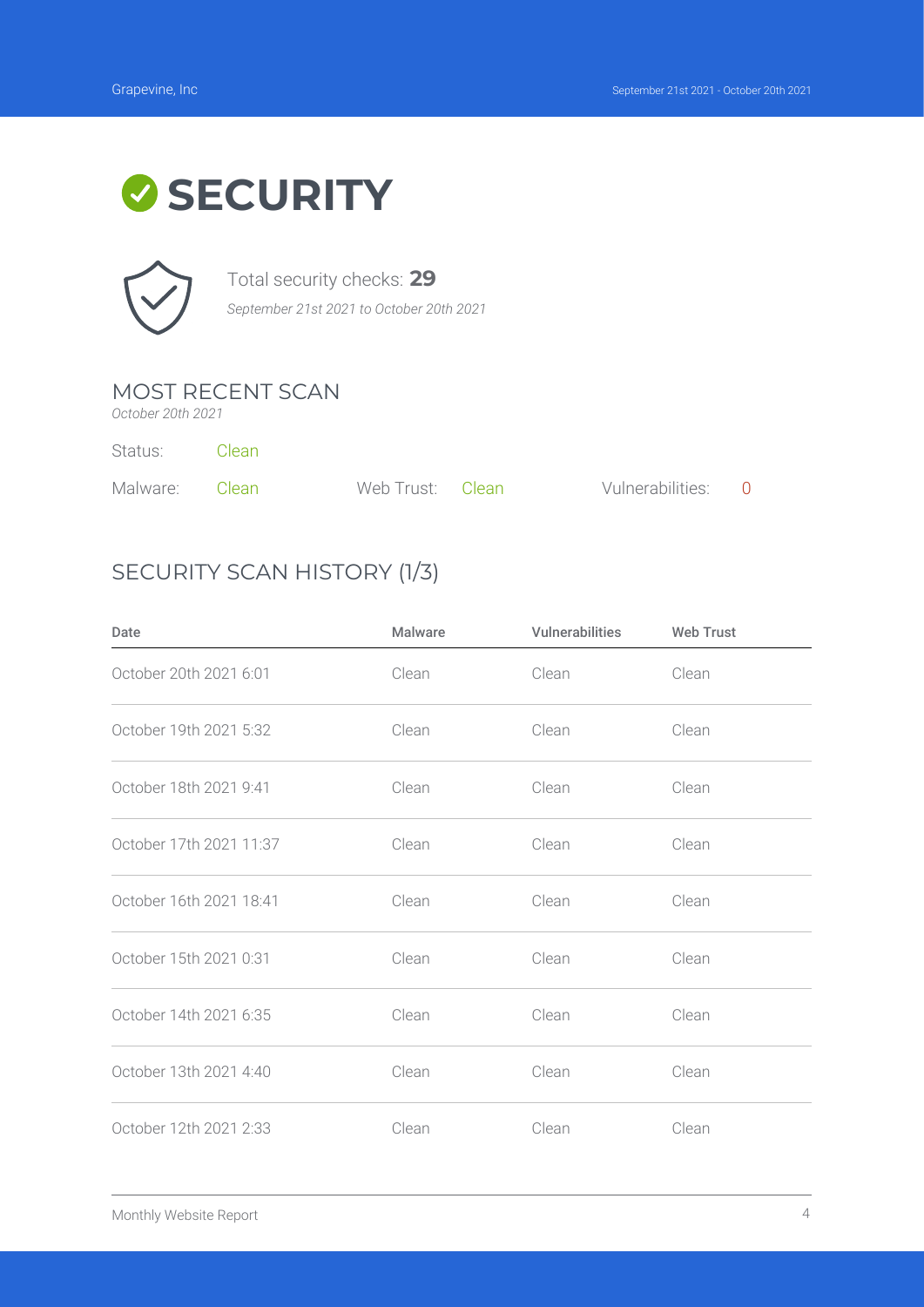# SECURITY SCAN HISTORY (2/3)

| Date                     | Malware | Vulnerabilities | <b>Web Trust</b> |  |
|--------------------------|---------|-----------------|------------------|--|
| October 11th 2021 7:32   | Clean   | Clean           | Clean            |  |
| October 10th 2021 6:37   | Clean   | Clean           | Clean            |  |
| October 9th 2021 7:40    | Clean   | Clean           | Clean            |  |
| October 8th 2021 7:35    | Clean   | Clean           | Clean            |  |
| October 7th 2021 5:34    | Clean   | Clean           | Clean            |  |
| October 6th 2021 3:33    | Clean   | Clean           | Clean            |  |
| October 5th 2021 7:02    | Clean   | Clean           | Clean            |  |
| October 4th 2021 6:32    | Clean   | Clean           | Clean            |  |
| October 3rd 2021 6:01    | Clean   | Clean           | Clean            |  |
| October 2nd 2021 6:04    | Clean   | Clean           | Clean            |  |
| October 1st 2021 4:33    | Clean   | Clean           | Clean            |  |
| September 30th 2021 8:02 | Clean   | Clean           | Clean            |  |
| September 29th 2021 4:03 | Clean   | Clean           | Clean            |  |
| September 28th 2021 7:33 | Clean   | Clean           | Clean            |  |
| September 27th 2021 7:06 | Clean   | Clean           | Clean            |  |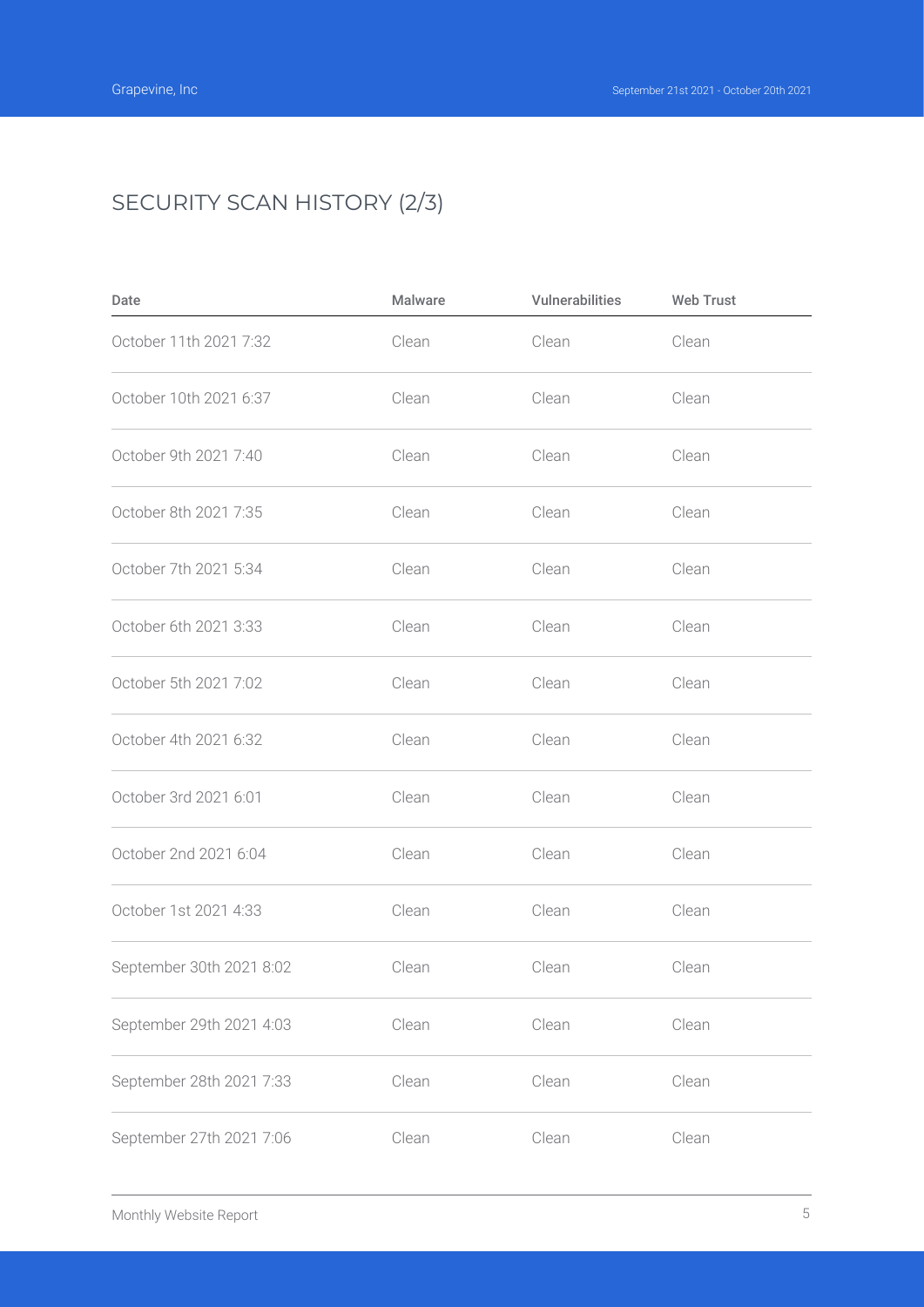# SECURITY SCAN HISTORY (3/3)

| Date                     | <b>Malware</b> | <b>Vulnerabilities</b> | <b>Web Trust</b> |
|--------------------------|----------------|------------------------|------------------|
| September 26th 2021 5:01 | Clean          | Clean                  | Clean            |
| September 25th 2021 5:01 | Clean          | Clean                  | Clean            |
| September 24th 2021 4:39 | Clean          | Clean                  | Clean            |
| September 23rd 2021 4:38 | Clean          | Clean                  | Clean            |
| September 22nd 2021 1:07 | Clean          | Clean                  | Clean            |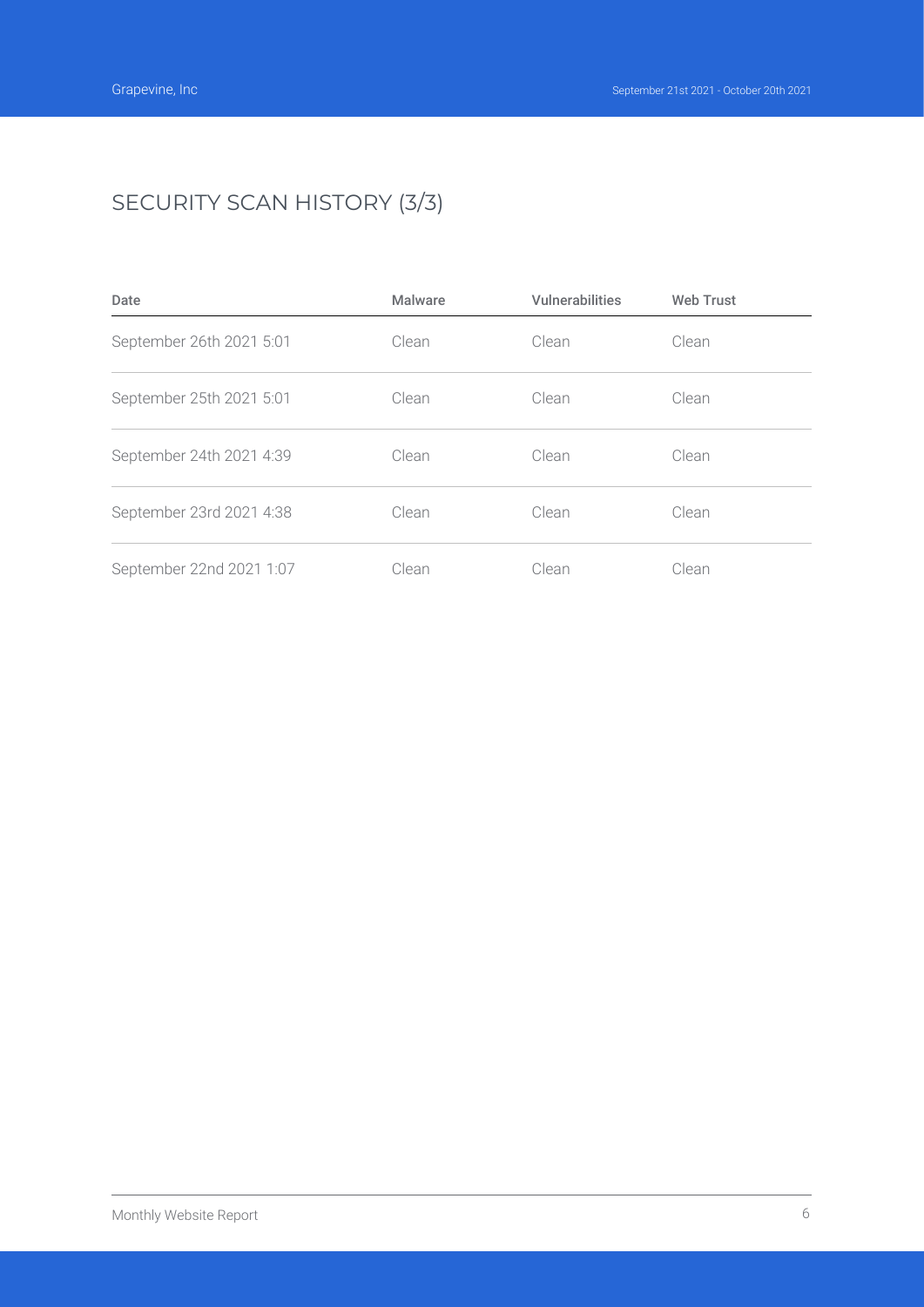# **UPTIME**

![](_page_7_Picture_3.jpeg)

Up for: **7h 31m** Overall Uptime: **99.995%**

#### OVERVIEW

last 24 hours

last 7 days

last 30 days

**99%**

**99%**

**99%**

#### UPTIME HISTORY

| Event       | Date                | Reason                                                      | <b>Duration</b>  |
|-------------|---------------------|-------------------------------------------------------------|------------------|
| UP          | October 20th 2021   | $\qquad \qquad$                                             | 7h 31 m          |
| <b>DOWN</b> | October 20th 2021   | Response timeout - Did not<br>receive response for 30 secs. | 2m <sub>5s</sub> |
| UP          | September 21st 2021 |                                                             | 29d 1h           |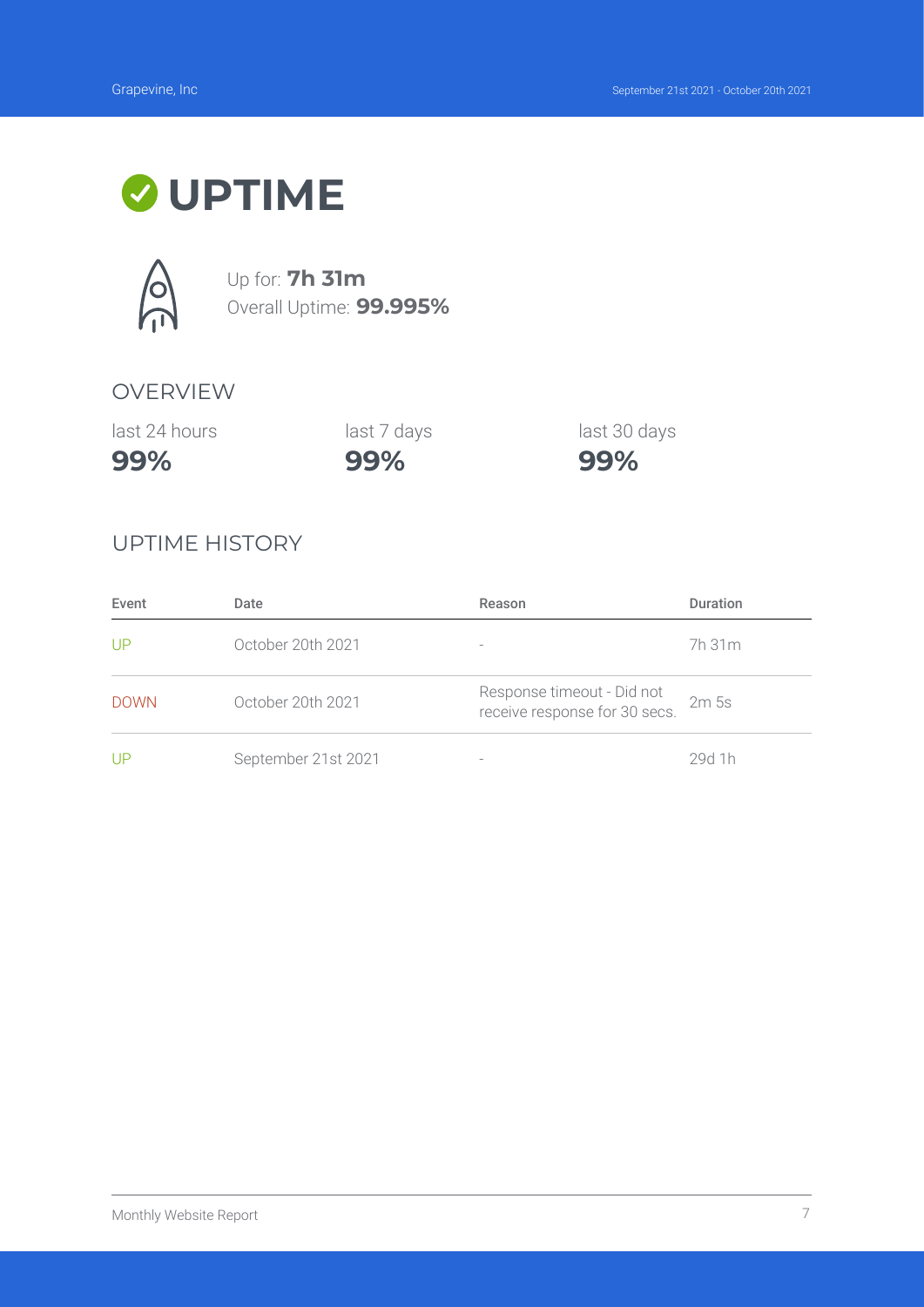![](_page_8_Picture_2.jpeg)

![](_page_8_Picture_3.jpeg)

Traffic up by: **0%**

*September 21st 2021 to October 20th 2021*

![](_page_8_Figure_6.jpeg)